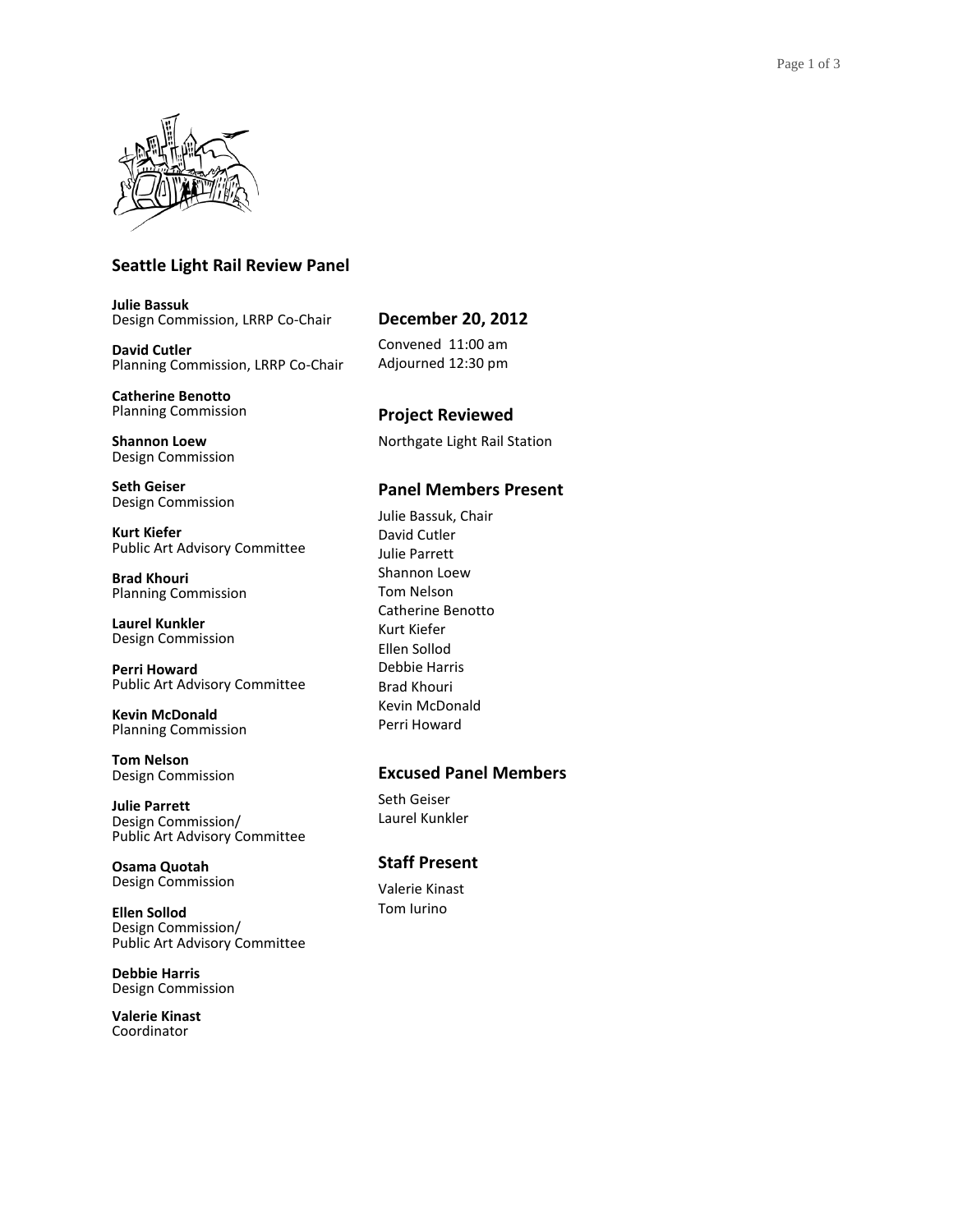| December 20, 2012 | Project:              | <b>Northgate Light Rail Station Guideway</b> |
|-------------------|-----------------------|----------------------------------------------|
|                   | Phase:                | 60% Design                                   |
|                   | <b>Last Reviewed:</b> | Nov 1, 2012; Nov 3, 2011                     |
|                   | <b>Presenters:</b>    | Ron Endlich, Sound Transit                   |
|                   |                       | David Hewitt, Hewitt                         |
|                   |                       | Andrew Engel, Hewitt                         |
|                   |                       | Barb Swift, Swift and Company                |
|                   |                       | Tanja Wilcox, JA Brennan Associates          |
|                   | <b>Attendees:</b>     | Debora Ashland, Sound Transit                |
|                   |                       | Fred Wilhelm, Sound Transit                  |
|                   |                       | Michael James, SDOT                          |
|                   |                       | Dean Withers, Hewitt                         |
|                   |                       | <b>Bob Nichols, Sound Transit</b>            |
|                   |                       | Erik Finley, Sound Transit                   |
|                   |                       | Gordon Clowers, DPD                          |

**Time: 11:00am – 12:30pm**

#### **Recusals**

Panel member Quotah.

#### **Disclosures**

Panel member Kiefer's firm is working on a small database application for the Sound Transit Art Program. His firm has presented the appropriate disclosure forms to the Ethics Commission.

Panel members Nelson and Benotto are working with King County on a TOD project.

Panel member McDonald is working with Sound Transit on its east alignment and station planning.

#### **Summary of Project Presentation**

The guideway project is a component of Sound Transit's Northgate Light Rail Station, which was reviewed by the Light Rail Review Panel on 11-1-2012 at 60% design. This review is of a revised 60% design of the guideway, not the station or station plaza which will return for review by the panel at a later date.

The guideway connects to the elevated Northgate Station, which will be located east of 1st Avenue NE, spanning NE 103rd Street. Station entrances will be on the Northgate Mall property north of NE 103rd Street and south of NE 103rd Street near the Northgate Transit Center. This station would provide access to the Northgate Mall, bus transfers at the transit center, adjacent park-and-ride facilities, North Seattle Community College and surrounding Northgate residences and businesses. The station is being designed to be compatible with the extension of light rail north to Lynnwood. The station is elevated 25-45 feet above ground. There are two station entrances, one at the north and one at the south: elevators, escalators and stairs will be provided at each entrance. Construction of